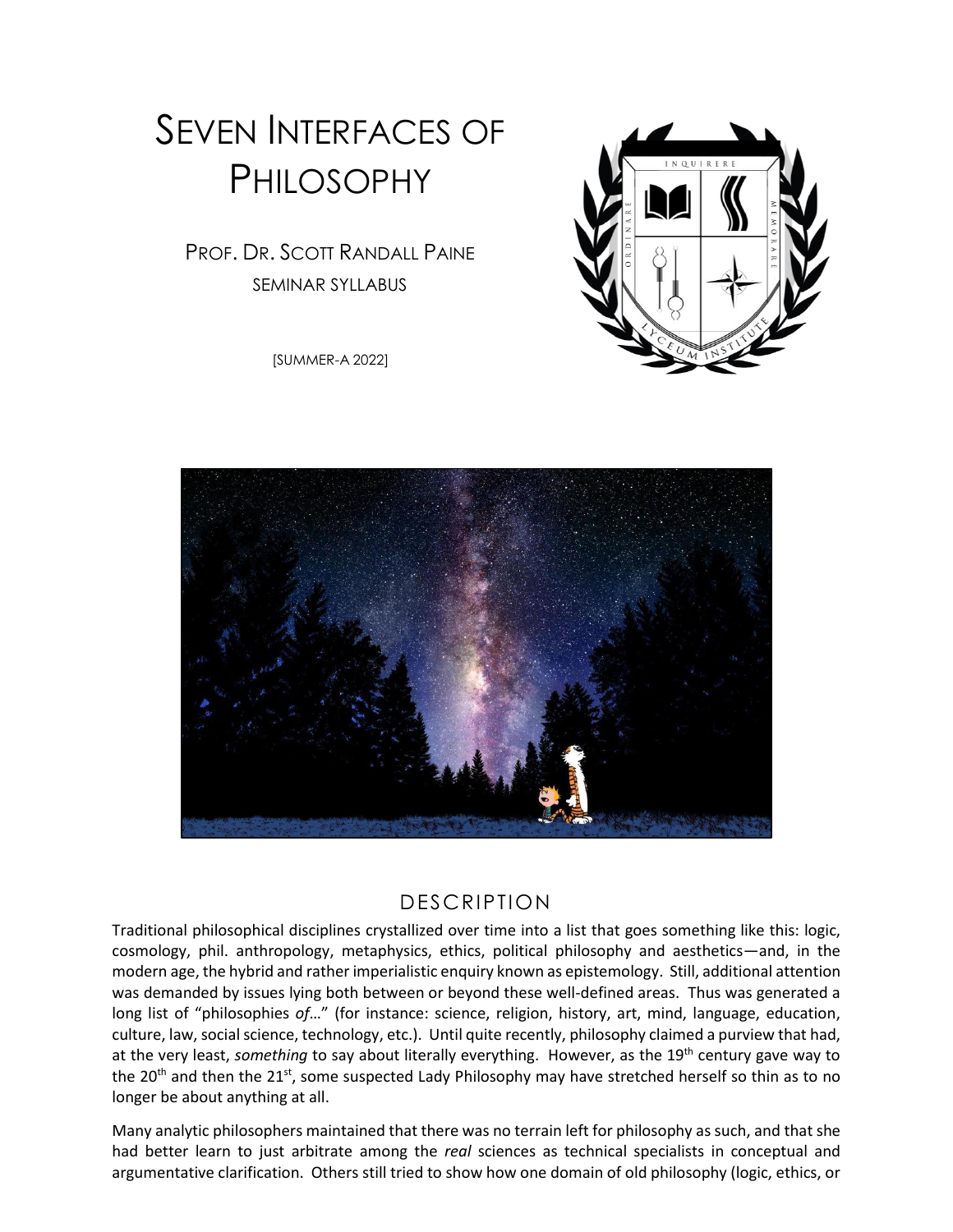philosophy of language, for instance) could gain purchase on the whole of the enterprise, turning over all else to the new specialists.

Ever since Hegel, "philosophy" and "science" had seemed to agree on an amicable separation, only later to devolve into a sometimes ugly divorce. The troubled vocation of the "love of wisdom" found itself in a world that tended to grant unchallenged cognitive supremacy to the new sciences. This was a change, with its landmark falling in 1831 and the founding of the British *Science* Association (BSA), giving the first public cachet to the new, restrictive construal of the word. Until then, science and philosophy had enjoyed roughly equivalent, and often interchangeable meanings; they referred to virtually any carefully organized body of knowledge. But after the split, and the new focus of science, the christening of the qualified practitioner would soon follow. Thus, to the two already-laureled heros of the brave new world—namely: the "inspired artist" and the "political savior"—would be added the third trusted messiah of modernity: the "scientist."

Before this metamorphosis, even someone we honor today as Mr. Science himself, Sir Isaac Newton, had famously christened his 17<sup>th</sup> century opus magnum on classical mechanics—hardly a part of anyone's love of wisdom today—as a work of natural *philosophy*. But the latter term's affinity with metaphysics (which seems to follow philosophy wherever it goes), and a long collaborative romance with theology in the Middle Ages, spelled doom for any abiding parity with the New Science. Sparks from the rising "state-ofthe-art" form of knowledge seemed to have broken free of any pursuit of wisdom. They ignited instead a secular explosion of new empirical specializations, wary not only of theological intrusions but also of metaphysical generalities.

Those who still upheld the viability of classical philosophy had to negotiate its seemingly Davidic stature in the face of the Goliath of modern science. If philosophy was to defend its traditional role of being "synoptic" (Plato's term)—that is, having *something* to say (in both principle and context) about *everything*—it would have to address the challenges of these aggressive newcomers*.* The freshly empowered specialists, after all, did not shy at all from trying, within their own well-defined spheres, to say *everything* about *something.* 

But even though the new scientists often dispute philosophy's relevance, still, when they try to interpret the *meaning*, *value* and *purpose* of their discoveries, all too often they trespass onto philosophical turf (usually quite awkwardly). Only a trained philosopher will be able to call their bluff. And only a display of the philosophical act in its full maturity will allow *all* things—including conclusions from these alien specializations—to gradually occupy their appointed place in the Big Picture.

But there are a few challenges to philosophy's role beyond those presented by the new natural and social sciences. They all must be faced and pondered by philosophy, even if they do *not* fall fully under its aegis. Hence, the already-mentioned and somewhat unruly "philosophies *of.*"

Philosophers, for instance, have always had something to say about "the world," but needed to mark off their cognitive claims as not, on the one hand, replacing (or overlooking) what poetry and the arts, and even mythology, might have to say, as well as, on the other, what today's physicists, astronomers, chemists and geologists teach from their university chairs. *And* they have a brand new task. They must show themselves adroit at identifying what happened when the world turned modern, and be able to point out the causes and consequences of this unprecedented shift. Only religion seemed more threatened by the new world than traditional philosophy itself. But, whether more traditional or modern, philosophy will always need to prove that its contribution has something unique to offer, and something not available from the aforementioned disciplines, and yet—and this is important—clearly relevant to the interpretation of their findings.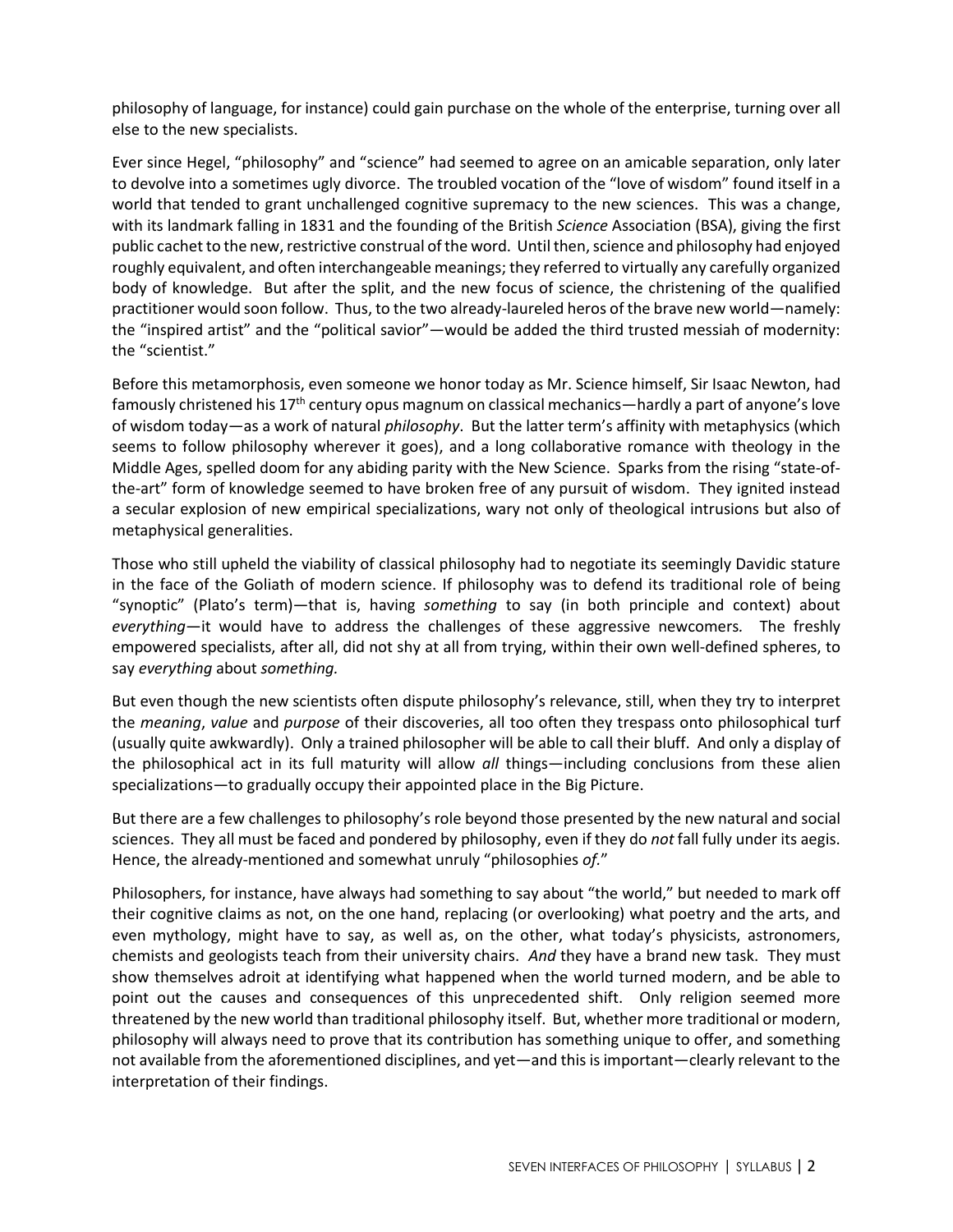As we survey the horizons of these human activities and questions which the philosopher inevitably faces, but cannot by rights command, we can roughly enumerate seven such domains: 1) the so-called humanities (especially history, human geography, language and literature), 2) the world of "production" (not only the fine arts, but also the servile and liberal arts), 3) the physical sciences, 4) the life sciences, 5) the new and still disputed social sciences, 6) the world of religion and theology, and 7) the very "problem of modernity."

A person who has nothing "synoptic" and coherent to say about such matters—but without necessarily claiming expertise in any of them—is still only half a philosopher. The wise, Aquinas reminds us, are the ones who judge *all* things. They do this, however, not necessarily as specialists, but as those whose cognitive patience and contemplative leisure favor a posture of open enquiry, allowing the mind to slowly spot principles, which, in turn give birth to insights. Within the light of this gradually embracing intellectual gaze, all the multiple and oft recalcitrant things in the world—both around us and within us finally begin to share in an epiphany that slowly discloses how they all "hang together."

The present seminar will begin with a metaphilosophical discussion of how philosophy has defined itself historically, and then how it can and should define itself today. This will be followed by discussion of its obligatory interface with each of the seven problematics mentioned above. Peirce's, and especially Deely's, understanding of philosophy as "cenoscopic science" will serve as a useful key in bringing clarity to these relations, as will their new understanding of semiosis. After all, one way we can sum up the synoptic scope of philosophical insight would be simply to acknowledge: *everything is significant*.

#### METHOD

The seminar is 8 weeks long, with one recorded lecture and one discussion session each week. Each discussion session is structured around a reading from authors who, in some way, address the interface problem. Participants are expected to have read the assigned reading and listened to the lecture prior to the session, so that they may engage in a semi-structured discussion directed and moderated by the instructor. As this is an advanced seminar, one *cannot* participate well without a *deep engagement* with the assigned reading. Moreover, *continual discussion* will foster that participation and engagement throughout the week. Participants will be expected to partake in these discussions on a regular basis, and will be challenged to do so directly.

#### READING

The primary and supplemental texts for the seminar will all be available online in the TEAMS platform. The ones indicated here are almost certainly to be used, but there may be some changes as the professor further prepares the seminar in the weeks to come.

## LECTURE

Each week there will also be a 20-40+ minute audio lecture, posted to Teams at the beginning of the week. This lecture will be based upon the assigned reading, but will also stray into related topics, or may use the reading as a launching point for addressing some related issue (perhaps one more general, or perhaps one more specific). The primary (but not sole) purpose of these lectures is to help clarify some of the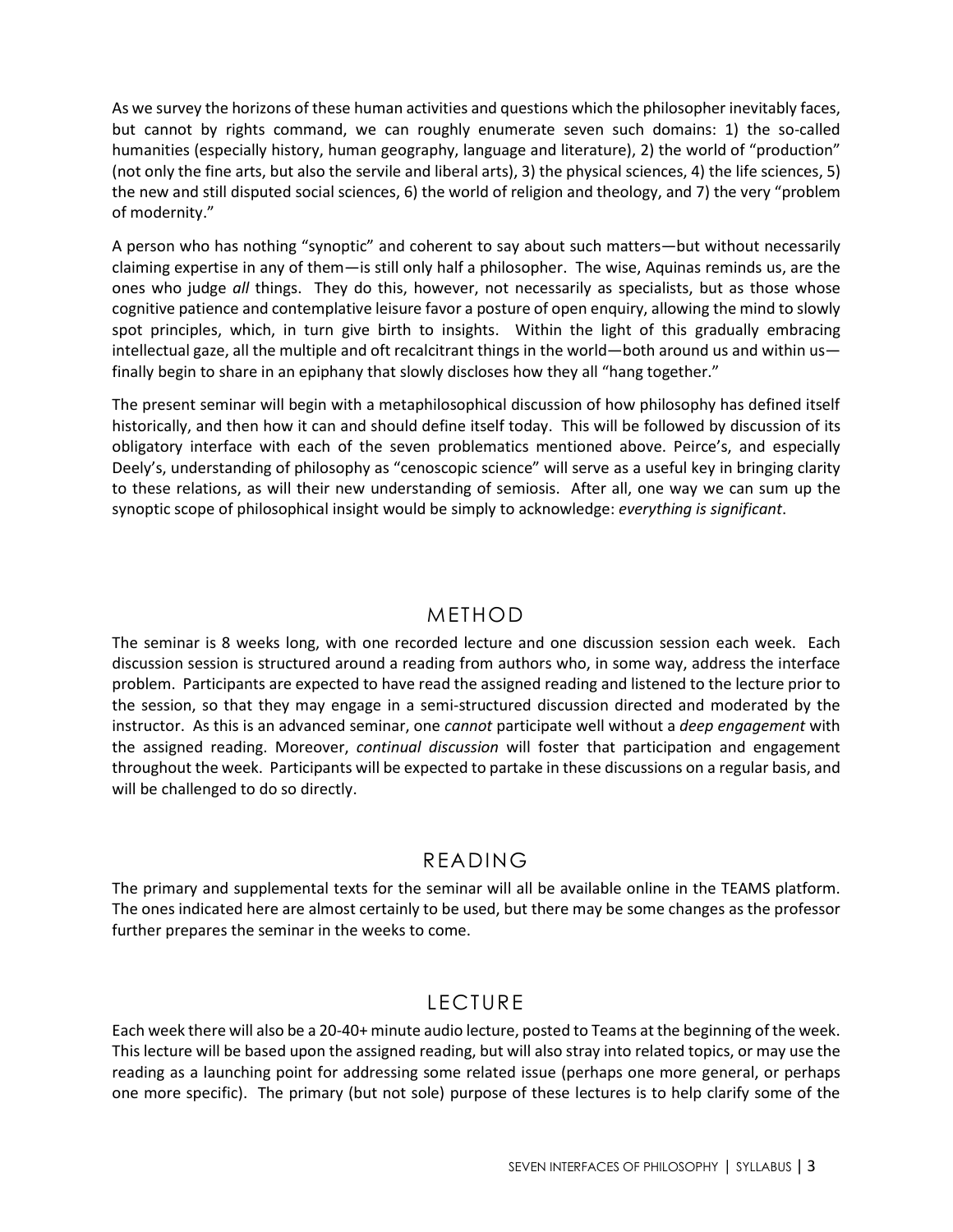more difficult concepts and arguments contained within the reading, as well as to raise specific questions that should help structure and guide our discussion sessions.

There *may* be accompanying visual aids (not necessarily) in order to provide some clarity as to textual points, but one *should* be able, in most cases, to simply listen to the lecture (and perhaps consult the visual aids later). This should allow more flexibility: making the lectures suitable accompaniment for a commute, while doing chores, going for a run, etc.

## DISCUSSION

The heart of the seminar is the discussion session (**Saturdays at 10am ET**): where all the thoughts emergent and encountered throughout the week—via the reading, lecture, and on-going conversations in the Teams channel—are brought into explicit conversation. This allows us to attempt a concerted effort at bringing resolution to our difficulties, and—failing such a resolution—to direct our inquiry further.

Each discussion session will begin with a brief synopsis of the week's material and a focusing on whichever aspects of that material seem most pressing. Beyond the direction provided by the instructor, participants are encouraged to bring their own concerns explicitly into view and to engage with the instructor and one another in civil debate and collective inquiry.

## AUDITS OR COMPLETES

Beginning in 2022, all Lyceum Institute seminar participants will be able to either *audit* the seminar or *complete* the seminar. To **complete** the seminar, the participant **must** submit an essay of 2000+ words pertaining to the subject. This essay may be evaluated for publication in *Reality* and will be included in each Lyceum Institute member's profile, along with the mark of auditing or completing. Due date for a submission is **27 August 2022**.

| June | Lecture 1: A Metaphilosophical Meditation                                                                                                                                                                                                                                                                                                                                                                                                                                                                                                                                      |
|------|--------------------------------------------------------------------------------------------------------------------------------------------------------------------------------------------------------------------------------------------------------------------------------------------------------------------------------------------------------------------------------------------------------------------------------------------------------------------------------------------------------------------------------------------------------------------------------|
| 4    | Readings:                                                                                                                                                                                                                                                                                                                                                                                                                                                                                                                                                                      |
|      | [Primary] Josef Pieper, "The Philosophical Act" from Leisure the Basis of Culture,<br>New York, 1952, pp. 69-125 (a bit long, but an easy read); S.R. Paine, "What<br>Philosophy Isn't and What Philosophy Is" (just two pages).<br>[Secondary] Thomas Gilby, "Introduction" to St. Thomas Aguinas: Philosophical<br>Texts, xiii-xxii; and "Science and Wisdom", pp. 1-35; Louis de Raeymaeker,<br>"Determination of the Proper Object of Philosophy," from Introduction to<br>Philosophy, 1948, pp. 3-32. Brian Kemple, An Introduction to Philosophical<br>Principles, 2021. |
| June | Lecture 2: <b>Philosophy and the Humanities</b>                                                                                                                                                                                                                                                                                                                                                                                                                                                                                                                                |
| 11   | Readings:                                                                                                                                                                                                                                                                                                                                                                                                                                                                                                                                                                      |
|      | [Primary] Mark Van Doren, "Liberal Education," from Liberal Education, 1943, pp.<br>43-71; "The Humanities," from Encyclopedia Britannica, 2021.                                                                                                                                                                                                                                                                                                                                                                                                                               |

## SESSION SCHEDULE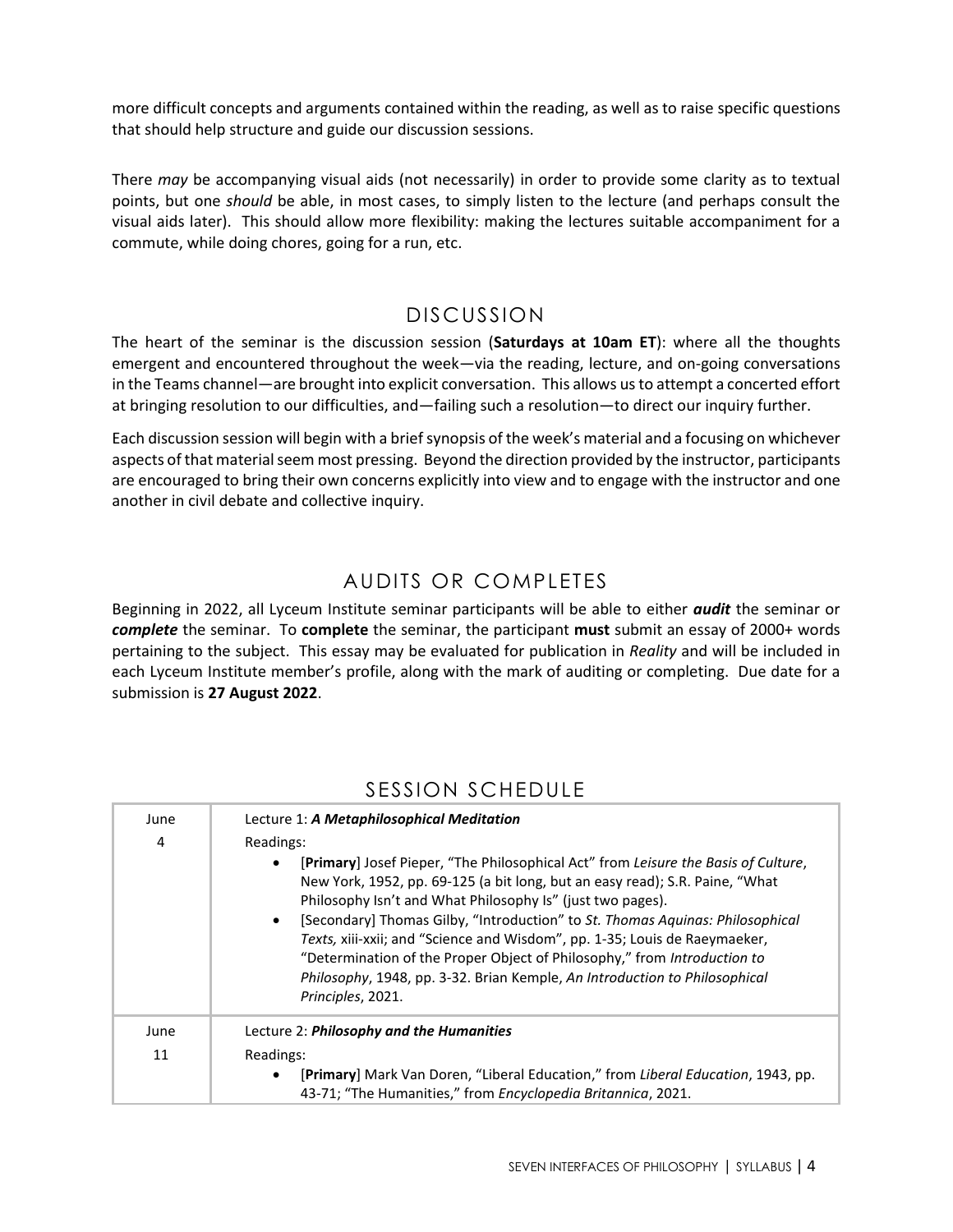|            | [Secondary] John Senior, "A Final Solution to Liberal Education," in The Restoration<br>$\bullet$<br>of Christian Culture, 1983, pp. 179-208. Michael D. Aeschliman, "Scientism vs.<br>Sapientia", from The Restitution of Man, Eerdmans, 1983, pp. 18-45.                                                                                                                                                                                                                                                                                |
|------------|-------------------------------------------------------------------------------------------------------------------------------------------------------------------------------------------------------------------------------------------------------------------------------------------------------------------------------------------------------------------------------------------------------------------------------------------------------------------------------------------------------------------------------------------|
| June<br>18 | Lecture 3: Philosophy and Production: Servile Arts, Fine Arts, Liberal Arts                                                                                                                                                                                                                                                                                                                                                                                                                                                               |
|            | Readings:<br>[Primary] Thomas Gilby, Poetic Experience, 1932; selections from Jacques Ellul, The<br>Technological Society, New York, 1964.<br>[Secondary] Jacques Maritain, "Art as a Virtue of the Practical Intellect," from<br>$\bullet$<br>Creative Intuition in Art and Poetry, 1953, pp. 44-65; Ananda Coomaraswamy, "Art,<br>Man and Manufacture," from Sources of Wisdom, Sri Lanka, pp. 193-224.                                                                                                                                 |
| June       | Lecture 4: Philosophy and the Physical Sciences                                                                                                                                                                                                                                                                                                                                                                                                                                                                                           |
| 25         | Readings:<br>[Primary] Yves Simon, "The Great Dialogue of Nature and Space," and "How We<br>Explain Nature," from The Great Dialogue of Nature and Space, South Bend, 2001<br>(orig. transl. 1970), pp. 1-34.<br>[Secondary] Vincent Edward Smith, "Science and its Divisions," from The General<br>Science of Nature, Milwaukee, 1958, pp. 1-25.                                                                                                                                                                                         |
| July<br>2  | <b>BREAK</b>                                                                                                                                                                                                                                                                                                                                                                                                                                                                                                                              |
| July       | Lecture 5: Philosophy and the Life Sciences                                                                                                                                                                                                                                                                                                                                                                                                                                                                                               |
| 9          | Readings:<br>[Primary] Stratford Caldecott, "Theories of Evolution," original version from<br>secondspring.co.uk; Wynand de Beer, "The Metaphysical Concept of Evolution,"<br>and "Conclusion," From Logos to Bios, Angelico, 2018, pp. 1-13; 258-264.<br>[Secondary] Iain McGilchrist, Ways of Attending, Routledge, 2018; Gerard M.<br>Verschuuren, "A Final Word," from At the Dawn of Humanity: The First Humans,<br>Angelico, 2020, pp. 189-197; John Deely, The Philosophical Dimensions of The<br>Origin of Species, Ottawa, 1969. |
| July       | Lecture 6: Philosophy and the Social Sciences                                                                                                                                                                                                                                                                                                                                                                                                                                                                                             |
| 16         | Readings:<br>[Primary] Eugen Rosenstock-Huessy, "The Cross of Reality," from Speech and<br>Reality, pp. 51-66; Norris Clarke, "Introduction" and "Chapter 1," from Person and<br>Being, Aquinas Lecture, 1993, pp. 1-24.<br>[Secondary] Peter Leithart, "The Cross of Eugen Rosenstock-Huessy"; Nathan Lyons,<br>Signs in the Dust, Oxford, 2019. "Social Science," Britannica Online:<br>https://www.britannica.com/print/article/551385.                                                                                                |
| July       | Lecture 7: Philosophy, Religion and Theology                                                                                                                                                                                                                                                                                                                                                                                                                                                                                              |
| 23         | Readings:<br>[Primary] Benedict Ashley & John Deely, "Truth Cannot Contradict Truth" and "The<br>Postmodern Dilemma of Theology and Science," pp. ix-xii; 3-33, from How Science<br>Enriches Theology, St. Augustine Press, 2012.<br>[Secondary] Bernard Kelly, "The Metaphysical Background of Analogy," from A<br>$\bullet$<br>Catholic Mind Awake: The Writings of Bernard Kelly, Angelico, 2017, 56-78; R.<br>Hooykaas, Religion and the Rise of Modern Science, Edinburgh, 1972.                                                     |